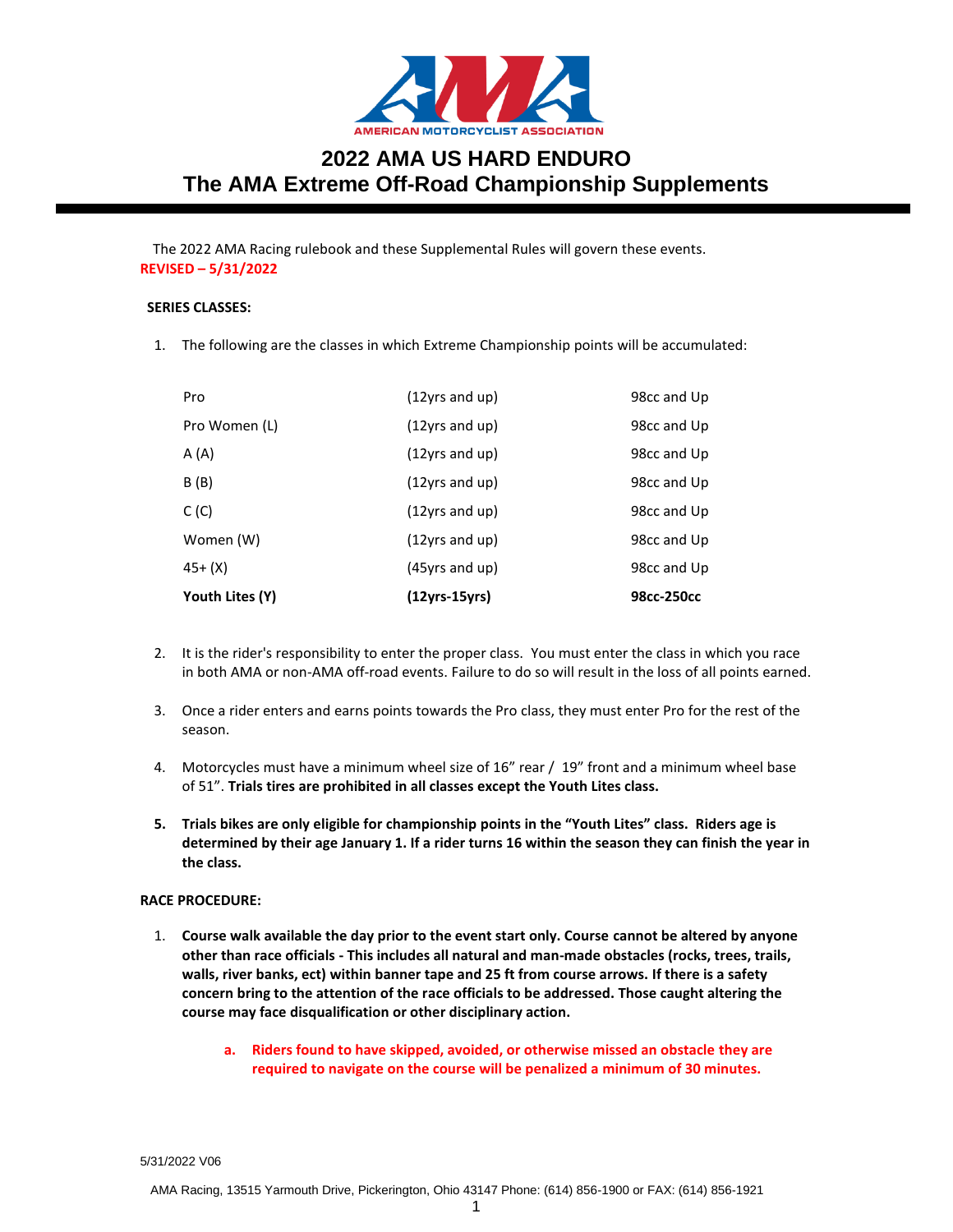# **b. Rider leaving the course must return to the same point or the earliest point possible without gaining an advantage, Minimum penalty will be the number of positions gained, plus one position.**

- 2. All events shall announce their official distance, number of laps or number of checks to be considered a finisher a minimum of 1 hour before the start of the event.
- 3. The event will be run in a format that produces overall results including all riders by the end of the event.
- 4. Both rider and machine must make it to official scoring checkpoint to have distance recorded. No towing allowed.
- **5. Outside assistance is not permitted on the racecourse by spectators or pit crews unless rider injury is eminent. Only riders entered in the current race that is on the course may assist other riders. Once a rider finishes or retires from the event they are no longer considered entered in the current race. Official race staff may assist when deemed necessary.**
	- **a. Riders may receive water, tools, parts, fuel etc. on course but must pour fuel and do work on machine themselves.**
	- **b. Penalty will be assessed by race referee and will be a minimum of double the amount of time assistance was given up to disqualification based on severity of infraction.**
- **6. Outside assistance is allowed, mechanical or otherwise, within designated pit areas only. Riders must enter and exit pits at marked areas. Riders leaving the course to receive assistance in pits must re enter the course where they left.**
- 7. The first rider to complete the designated distance will receive the checkered flag and their exact time (to the nearest second) of finish shall be recorded. In order to be considered a finisher; a rider must start the event and be recorded through at least one scoring checkpoint.
- 8. Scoring shall be based on total elapsed time (from time of rider start to final time recorded) and total scoring checks completed.
- **9. The machine a rider lines up with for the first qualifier of the event will be the machine they must finish the event on. The frame and serialized parts (engine cases) can not be changed during the event.**

### **PROGRAM:**

1. At each event, all series classes must be run. At the promoter's option, additional support classes may be run. No combination of mini-cycle, ATV or motorcycle may be run.

### **START PROCEDURE:**

- 1. Starting procedures will be explained at riders meeting.
- 2. Riders, pit crewmembers, machines and equipment are not permitted on the starting line until authorized by the race official.
- 3. Riders shall line up on their assigned starting row on a first come basis when directed by the race official.
- 5. All starts will be dead engine.

5/31/2022 V06